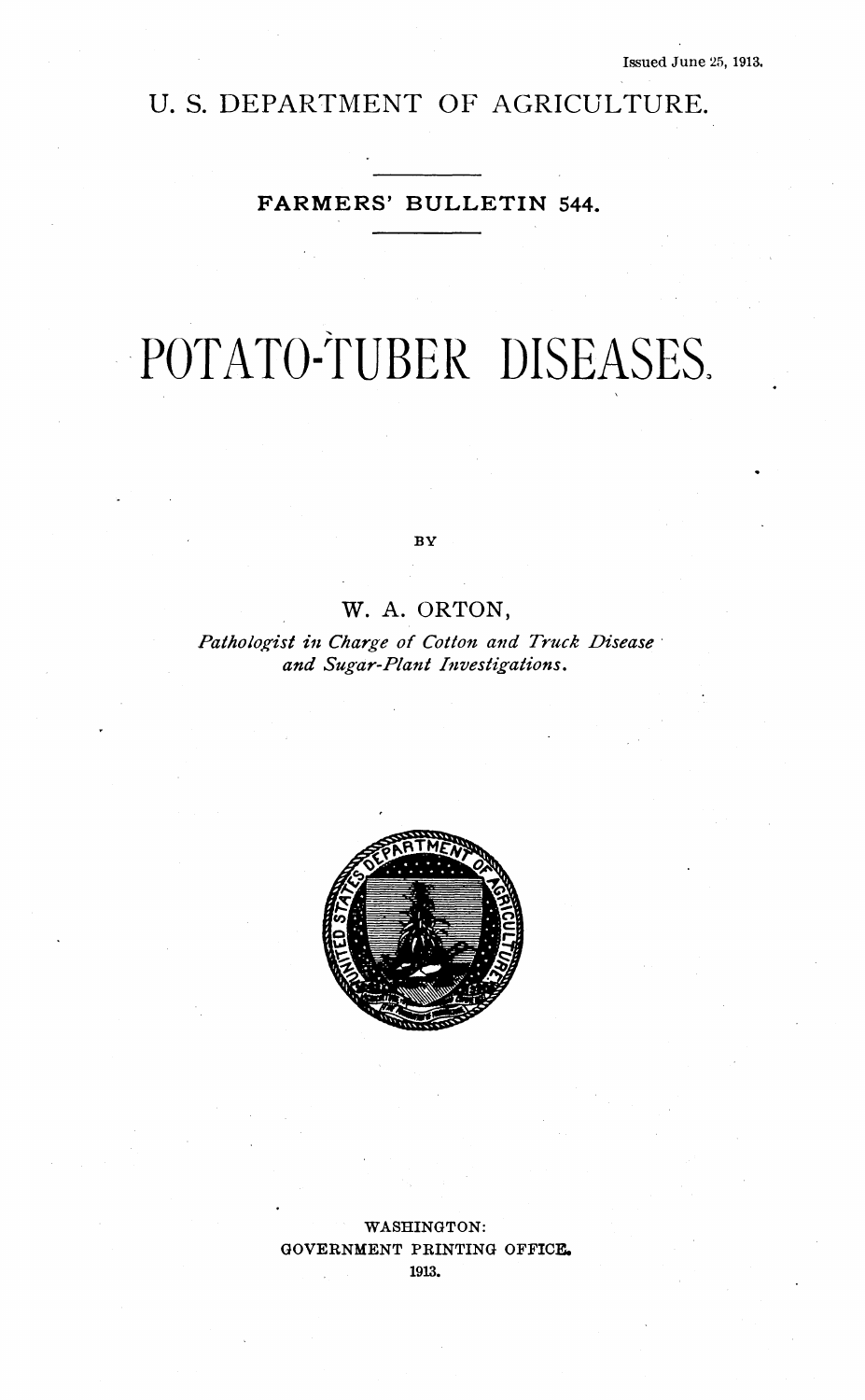# U. S. DEPARTMENT OF AGRICULTURE,<br>BUREAU OF PLANT INDUSTRY,<br>*Washington, D. C., April 10, 1913.*<br>*Washington, D. C., April 10, 1913.*

SIR: I have the honor to transmit herewith and to recommend for publication as a rannoscript entitled "Potato-Tuber Diseases," by Mr. W. A. Orton, The increasing prevalence of potato diseases and Sugar-Plant Investigation

Hon. D. F. HOUSTON, *Secretary of Agriculture.*

*Chief of Bureau.*

**Page.**

# CONTENTS.

|                                                                             | <b>LOSO</b> |
|-----------------------------------------------------------------------------|-------------|
|                                                                             |             |
|                                                                             |             |
|                                                                             |             |
|                                                                             |             |
|                                                                             |             |
|                                                                             |             |
|                                                                             |             |
|                                                                             |             |
| Diseases of the stem and vascular system----------------------------------- |             |
|                                                                             |             |
|                                                                             |             |
|                                                                             | 10          |
|                                                                             | 10<br>11    |
|                                                                             | 11          |
|                                                                             | 12          |
|                                                                             | 13          |
|                                                                             | 13          |
|                                                                             | 13          |
|                                                                             | 14          |
| The choice of seed potatoes.                                                | 14          |
|                                                                             | 15          |
|                                                                             | 16          |
|                                                                             |             |

# ILLUSTRATIONS.

|  |                                                                                                                                                                  | Page.                                                                         |
|--|------------------------------------------------------------------------------------------------------------------------------------------------------------------|-------------------------------------------------------------------------------|
|  |                                                                                                                                                                  |                                                                               |
|  |                                                                                                                                                                  | 5                                                                             |
|  | 3. Black resting bodies, or sclerotia, of Rhizoctonia on a potato                                                                                                |                                                                               |
|  |                                                                                                                                                                  |                                                                               |
|  |                                                                                                                                                                  |                                                                               |
|  |                                                                                                                                                                  | 8                                                                             |
|  | 7. A potato plant affected with black-leg, in the summer stage, the result of                                                                                    | 9                                                                             |
|  | planting diseased tubers_______________                                                                                                                          | 10                                                                            |
|  | 8. A potato affected with black-leg, showing decay starting from the stem end.<br>9. Potatoes affected with Fusarium wilt, showing stem-end discoloration of the |                                                                               |
|  |                                                                                                                                                                  | 10                                                                            |
|  | vascular $ring_{------}$<br>10. Potatoes affected with bacterial wilt, showing wilting of stem and leaves and                                                    |                                                                               |
|  | browning of tubers________                                                                                                                                       |                                                                               |
|  | 11. A potato affected with dry-rot following late-blight. External view--------                                                                                  | $\frac{11}{12}$                                                               |
|  | 12. A potato affected with late-blight dry-rot. Cross section------------------                                                                                  |                                                                               |
|  |                                                                                                                                                                  | $\begin{array}{c} \bar{1}\bar{2}\ \bar{1}\bar{3}\ \bar{1}\bar{3} \end{array}$ |
|  | 14. A potato affected with internal brown-spot__________________________________                                                                                 |                                                                               |
|  | 15. A potato affected with eelworms, showing the irregular, knotted appearance                                                                                   |                                                                               |
|  | of the outside of the tuber-----------------                                                                                                                     | 14                                                                            |
|  | 16. Longitudinal section of a potato affected with eelworms-----------------                                                                                     | 15                                                                            |
|  |                                                                                                                                                                  |                                                                               |

- **544**
- **2**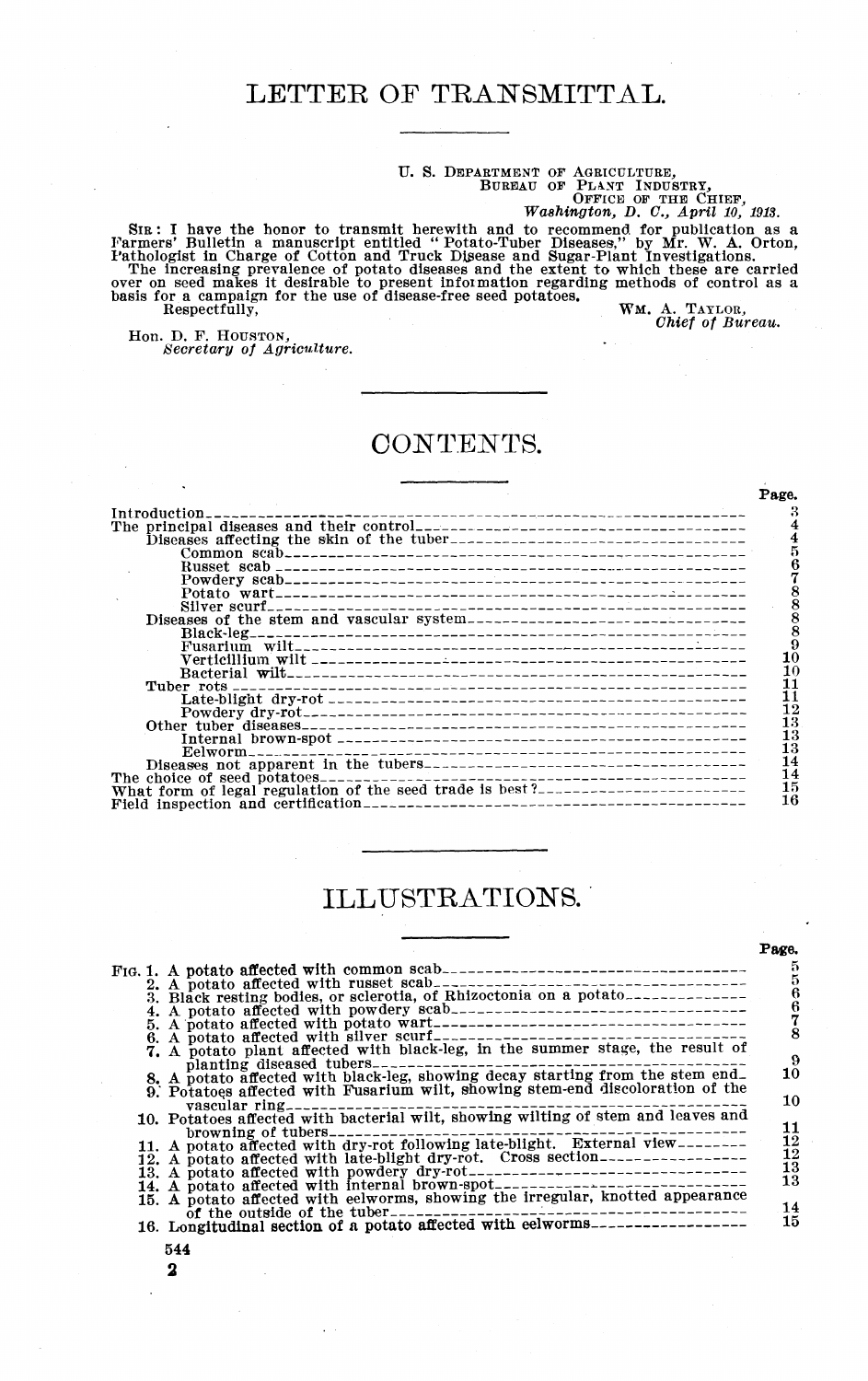**B. P. I.—906.**

# POTATO-TUBER DISEASES.

# **INTRODUCTION.**

The average yield per acre of potatoes in the United States is not more than half what might reasonably be expected. This shortage is attributable to a variety of causes, including numerous diseases, a lack of well-adapted varieties, failure to fertilize liberally and to cultivate intensively, and neglect of crop rotations. The fact that in cultivate intensively, and neglect of crop rotations. several States the long, hot summers are unfavorable for potato culture also tends to lower the average production of the country.

Potato diseases constitute an exceedingly important factor in American potato culture and require every grower who aims toward a high standard to exercise the closest watchfulness, not only at the time of planting and throughout the growing season, but at the harvest and during the winter storage. The use of disease-infected seed is one of the principal causes of failure to germinate, and poor stands are responsible for many low yields ; other diseases introduced in seed injure or kill the growing plants; scabby, deformed, or otherwise affected potatoes bring a lower price in the market; losses in storage or in transit result from infections by decay-producing organisms. New troubles are constantly beiag introduced from foreign countries on imported potatoes. They effect a lodgment in one of our seedproducing districts and are thence distributed to all parts of the country. Our soils thus become infected and are permanently or for several years thereafter rendered less suitable for potato production.

At no time is there a better opportunity to improve the quality and increase the quantity of the potato crop through prevention of disease than before planting. This bulletin directs attention particularly to those troubles affecting the tubers or carried on them which should be taken into consideration in selecting the seed stock for planting.

There are peculiar conditions in the United States which make this a subject of wide and general interest. A large part of our territory lying in the Southern, South-Central, and Western States secures

**92171°—13 3**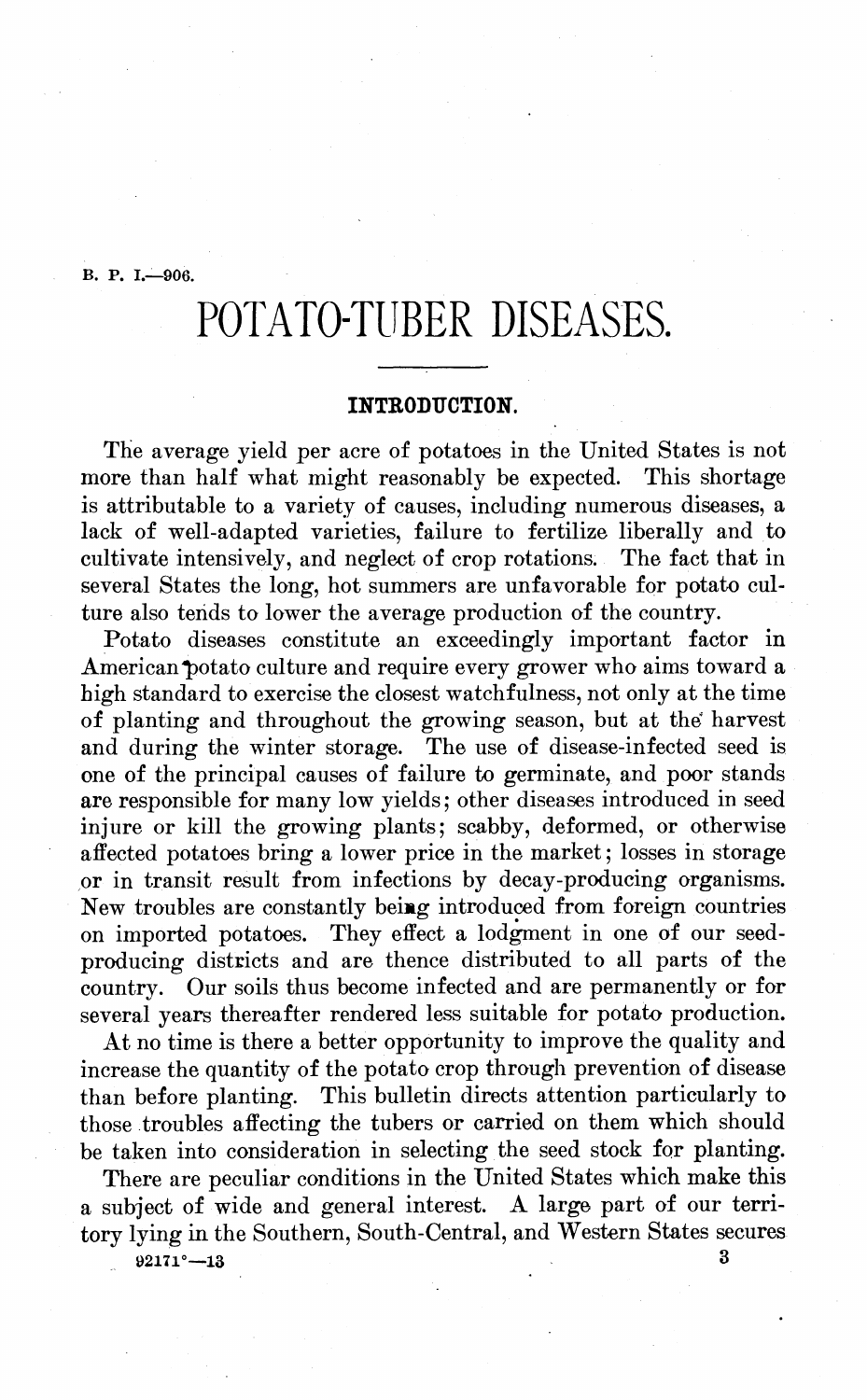better results from planting seed potatoes grown near our northern border in Maine, New York, Minnesota, etc., than from home-grown stock. There has consequently grown up a large trade in potatoes which are annually shipped long distances for planting.

Furthermore, there is taking place a constant extension of potato culture into districts where this crop has not previously been grown. This development is most notable in the newly irrigated parts of the West, in the recently deforested portions of Minnesota, Wisconsin, and Michigan, and in the trucking districts of the Gulf States. In each case the seed supply has to be brought from outside, and in far too many cases no attention is paid to the elimination of disease. That it might be practicable to keep these new soils free from infection by rigid exclusion of diseased stock is not realized in time. Few growers and few communities profit from the experience of others, but must be convinced by personal losses. The opportunity of keeping a district free from infection will not come again, for most diseases remain for considerable periods in the soil and are not easily exterminated. Furthermore, the principal potato troubles have already been widely disseminated.

The responsibility of seed dealers in this matter is large. The interest of the local dealer in the continued maintenance of productivity of a region is as great as the farmer's, and few of them would knowingly risk the introduction of pests that might threaten the prosperity of their section, yet through lack of foresight and knowledge this has often been done.

# **THE PEINCIPAL DISEASES AND THEIR CONTROL.**

There are several minor diseases of the potato tuber that are not discussed in this bulletin. Some insect injuries, also, are not infrequently confused with the diseases, but, in the main, the troubles which the potato grower should know and watch for in selecting seed are included. No attempt has been made to treat each trouble fully or to give technical details, but a description has been given, which, taken in connection with the illustrations, should make the recognition of- each disease a simple matter. The most successful means of control are outlined. At the end of the bulletin (p. 14) is a general discussion of seed inspection, disinfection, and methods of growing and distributing healthy seed potatoes.

## **DISEASES AFFECTING THE SKIN OF THE TUBER.**

More or less superficial injuries are caused by several scab organisms, parasites of the periderm and outer layers. A discussion of the most important follows.

**544**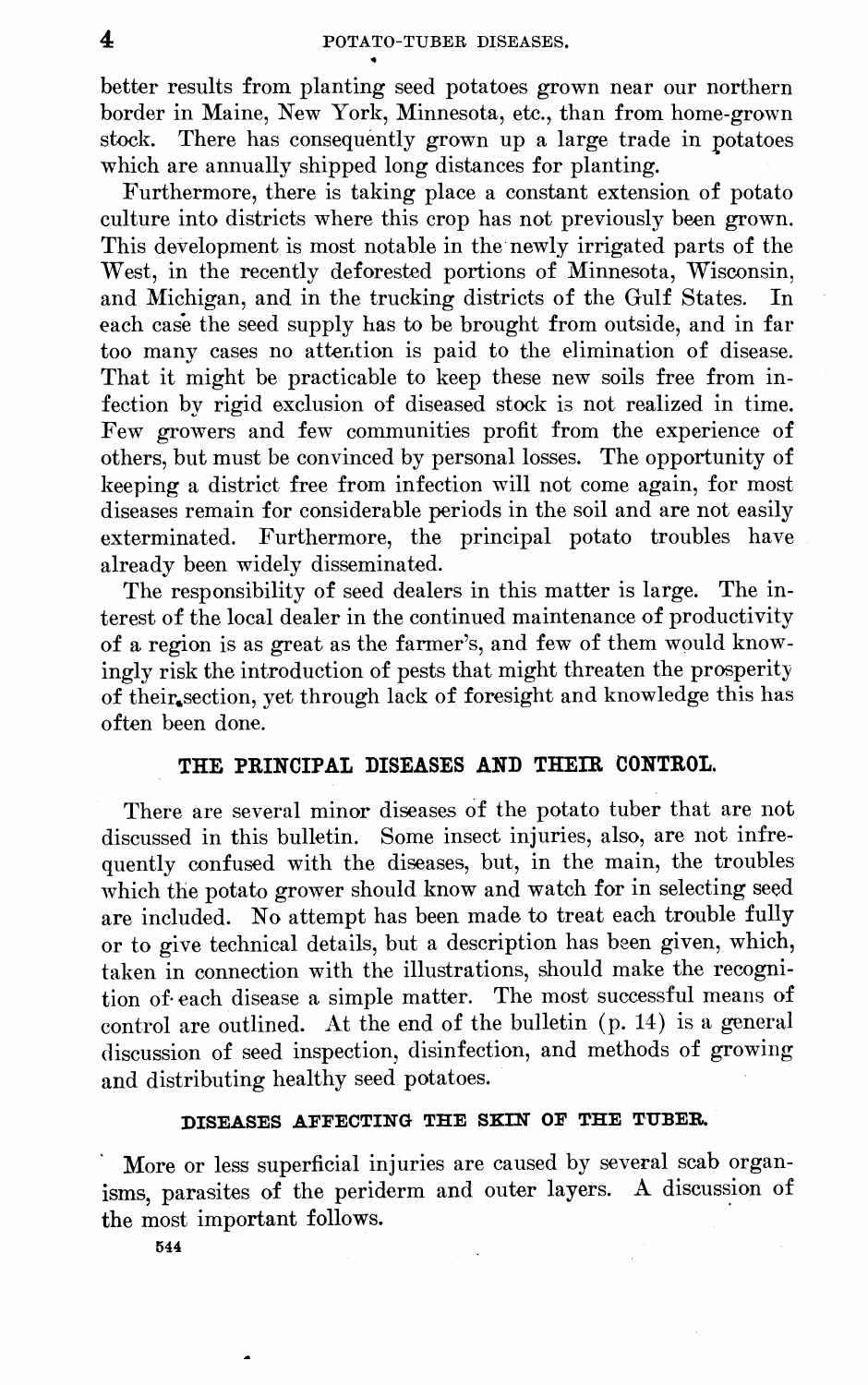#### **Common Scab.**

Common scab, a widety prevalent and familiar disease, is caused by a parasitic organism previously considered.a low type of fungus

*{Oospora scabies* Thax.), though more recent work indicates that it is more closely related to certain soil-inhabiting bacteria. It produces rough, scabby, or pitted spots on the potato (fig. 1), which may spread and cover the whole tuber. They are sometimes made deeper through the work of small insects. Beets and turnips are also occasionally attacked.

This parasite appears to be present in many soils and to be able to live there for years, particularly if the land is not acid. It is believed that the planting of infected potatoes is the chief agency of spread. It is therefore recommended that



**PIG. 1.-** A potato affected with common scab.

all seed stock be disinfected before planting by soaking two hours in a solution of formaldehyde (1 pint to 30 gallons of water). This



FIG. 2.—A potato affected with russet scab, showing the rus'seting and cracking, associated with the fungus Rhizoctonia, of a western potato.

treatment should be given whether any scab is detected or not, as the infection may nevertheless be present. Slightly scabby potatoes are not objectionable for planting if disinfected, but very scabby ones are usually rejected, as the eyes may be affected. Treatment of seed will not be sufficient if the soil is infected with the scab fungus; a long rotation of other crops then becomes necessary.

Scab requires a neutral or alkaline soil reaction for its best development. It does not occur on distinctly acid soils unless an alkaline fer-<br>tilizer is used. Lime, fresh tilizer is used.

stable manure, and wood ashes all promote scab, so these materials should not be used on the potato crop. Whether they can be applied 544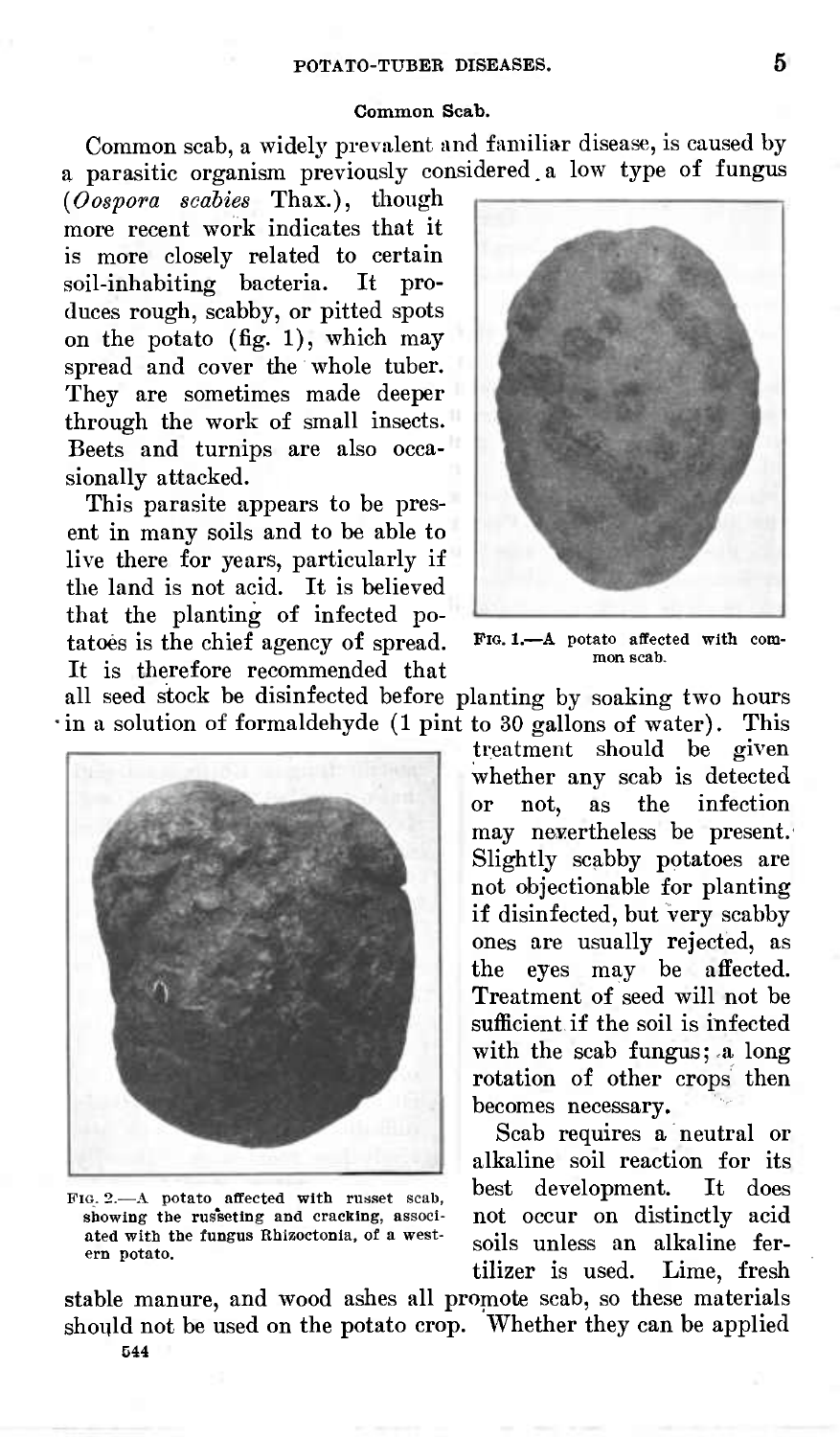to another crop in the rotation depends upon the degree of acidity present, which can be ascertained only by actual field experiments

or by having the lime requirements of the particular field in question determined by chemical tests. If used at all, it is advisable to apply them to the crop immediately following potatoes in the rotation system.

Acid soils may yield clean crops from scabby seed, but if they are later made alkaline by lime or manure scab may develop. The use of commercial fertilizers, especially those containing chlorids, such as kainit or muriate of potash, tends to bring about an acid condition of the soil. Plowing under green crops like rye has been recommended as an expedient for reducing scab injury in infected soils, but experiments have shown that this is not always effective.



Fio. 3.—Black resting bodies, or sclerotia, of Rhizoctonia on a potato.

#### **Russet Scab.**

A second form of scab, or russeting, on potatoes, which is common in the West, is shown in figure 2. This is attributed to the



-A **potato** affected with powderyscab.

sterile fungus Khizoctonia, but has not yet been well worked out. It often occurs in association with the common scab. The fungus is conspicuous for its brown mycelial strands and black sclerotia, which appear on the outside of the tuber, as in figure 3, where no direct injury to the potato has resulted and the black bodies can be scraped off. Such fungous masses are so common that it is sometimes difficult to find seed stock en-. tirely free from them. Heavily spotted potatoes should not be planted. A second stage of this fungus occurs as a white, felty

covering on the bases of potato stalks in late summer.

This fungus appears to act as a parasite mainly in heavy, poorly aerated, or overirrigated soils. It is the cause of seedling troubles

**544**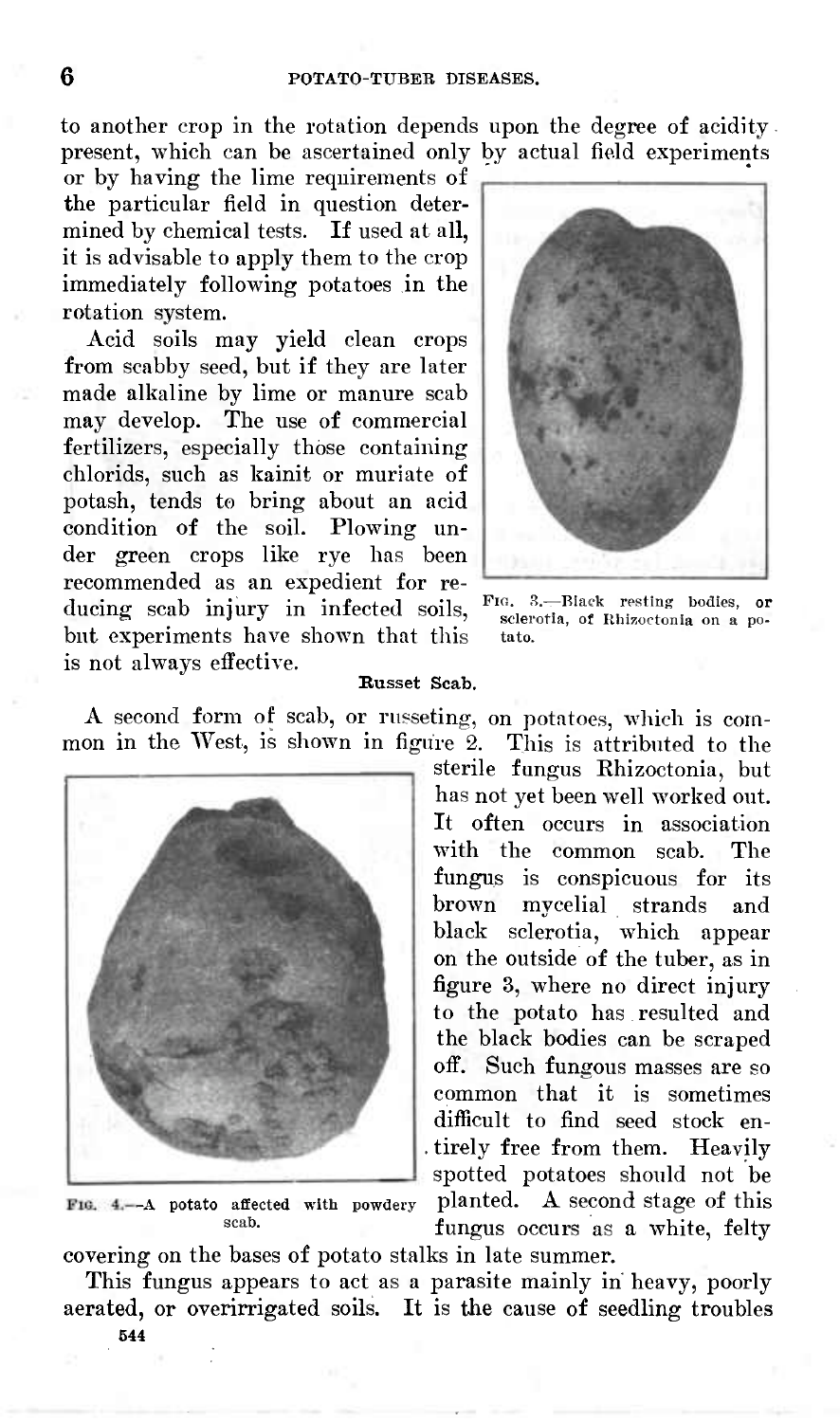of many plants, including cotton, beets, and beans, and may cause lesions on the potato stem at the soil line and below. If girdled, the plant forms numerous\* aerial potatoes. If the lesions are on the stolons the small potatoes are cut off, and large vines with small and few tubers result. This trouble is more common in irrigated districts than in the East.

This disease is not to be combated by seed disinfection, as the black sclerotia of the fungus are not killed by the ordinary for-



FIG. 5.—A potato affected with potato wart. (From Journal of Board of Agriculture.)

maldehyde treatment. Selections of lighter types of soil, rotation of crops to add humus, and deep preparation and culture to maintain a good physical condition of the soil are important.

#### **Powdery Scab.**

Powdery scab, a new type caused by a parasite *{Spongospora solani* Brunch.) quite different from that causing the common American scab, has recently been introduced from Europe into Canada and may be found in this country. This differs from the common scab in the character of the spots, which are first covered and later break out into brown, powdery masses. (Fig. 4.) In many cases this, disease forms swellings or excrescences on the tuber. Since it is likely that this will prove to be a quite serious disease it should be carefully watched for and promptly reported.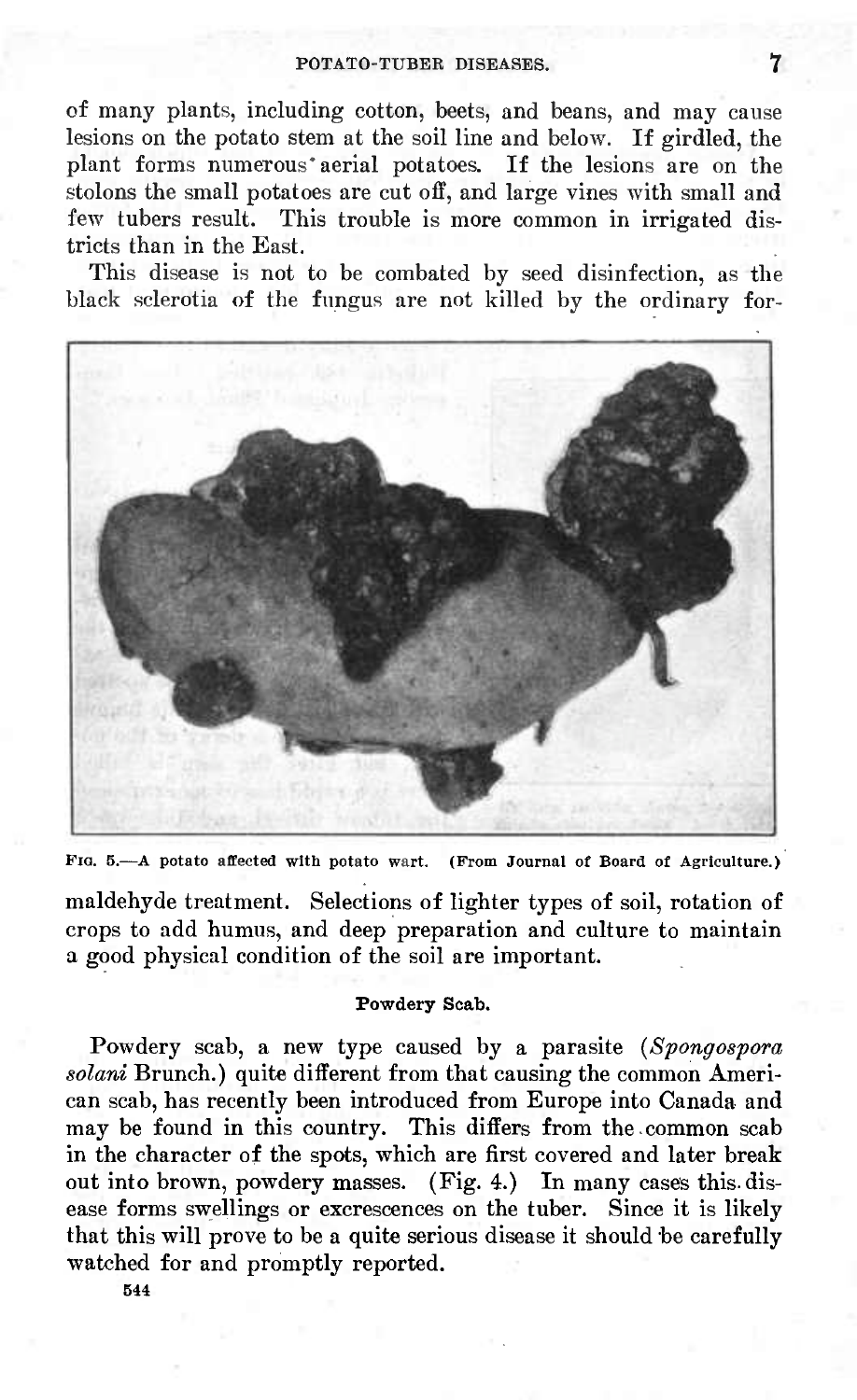#### **Potato Wart.**

Among threatening diseases not yet introduced, but which should be watched for and reported by American growers, the potato wart  $(Synchitrium endobioticum~Perc.)$ <sup>1</sup> is the most serious. This forms irregular, warty excrescences on the tubers (fig. 5), sometimes entirely destroying them. The importation of potatoes from countries where this disease exists has been prohibited, but, unknown, it may already have gained a foothold somewhere. Any suspected case should be reported. This disease is more fully described in Farmers'



FIG. 6.—A potato affected with sil-ver scurf. The lower part of this tuber Is affected ; the upper, normal.

Bulletin 489, entitled "Two Dangerous Imported Plant Diseases."

#### **Silver Scurf.**

A new disease, silver scurf *{Spondyloctadiurri atrovirens* Harz) (fig. G), has recently been introduced from Europe and is spreading rapidly in our Eastern States. This disease is marked by dark areas on the skin of the tuber, which on close examination may be seen to be spotted with fine black points. This fungus does not produce a decay of the potato, but after the skin is killed there is a rapid loss of moisture and the tubers shrivel and take on a silvery appearance, greatly depreciating their market value. This

fungus is apparently not killed by seed disinfection; therefore all infected potatoes must be rejected.

## **DISEASES OF THE STEM AND VASCULAR SYSTEM.**

#### **Black-Leg.**

A serious disease of the potato plant, which can be controlled by seed selection and treatment, is black-leg. This is marked by the upward rolling and yellowing of the young or half-grown plants and by the black, shriveled condition of the stem, from the seed piece to above the ground. (Fig. 7.) The cause is a bacterial organism *{Bacillm phytophthorus* Appel and related forms), carried in the seed potatoes. An extreme case of a tuber affected with black-leg is

<sup>1</sup> This disease is also known as potato canker and black-scab.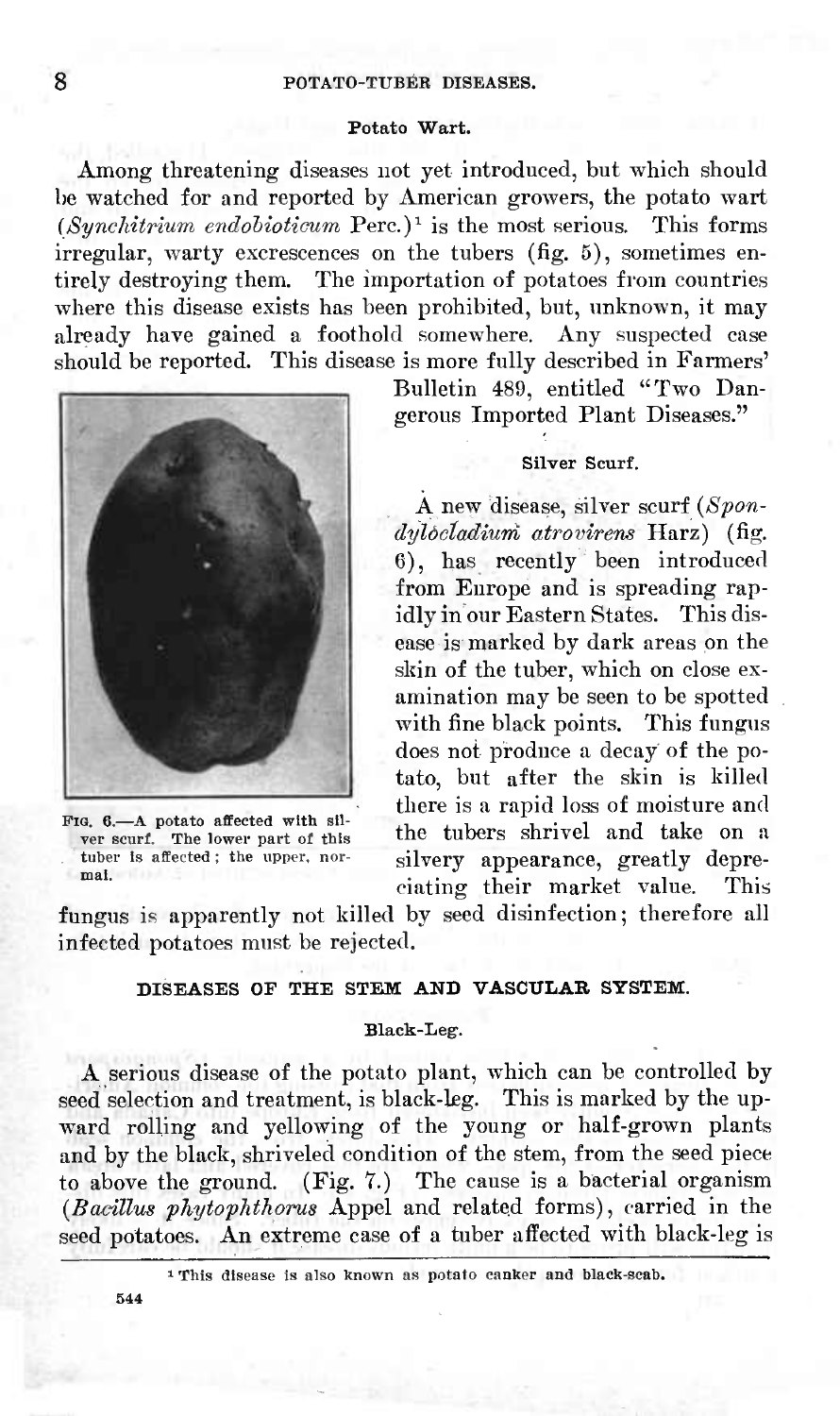shown in figure 8. Others may show only a browning of the vessels at the stem end.

Black-leg apparently came to us from Europe. It is spreading in the Northern States, but is of especial consequence to the southern trucker, as it takes a more virulent form in the South. Growers of seed potatoes should take every means to eliminate black-leg from their fields, and southern purchasers should insist that this be done.

Dr. W. J. Morse, of the Maine experiment station, in 1911 advised that all bruised and cracked tubers be rejected when planting and that the selected stock be treated as for scab. He said :

Those who were intending to plant only selected, treated seed were advised to reject all tubers when cutting which showed any discolored areas in the flesh, particularly those which showed browned or blackened rings at the stem end, no matter how slight. As a further precaution it was recommended that extra knives and a jar of formaldehyde solution be provided when cutting seed and if, by chance, a diseased tuber was cut, the knife blade could be dropped into the disinfecting solution for a time and another used in its place.<sup>1</sup>

The seed should not be cut until immediately before planting and must not be allowed to become contaminated after treatment,

#### **Fusarium Wilt,**

A brown or black discoloration of the stem end of the tuber when cut across, one-fourth to one-half inch deep, should condemn it for planting. Several diseases infect the stem end in this way, but per-



FIG. 7.—A potato plant affected with 'black-leg in the summer stage, the result of planting diseased tubers. The lower part of the stem is shriveled and black ; the leaves are yellow and rolled upward.

haps the most serious is the Fusarium wilt. Potatoes showing the stem-end discoloration characteristic of this disease are shown in figure 9. The fungus causing this wilt *{Fusarium oxysporum* Schlecht) enters the plant through the small roots and works upward in the wood vessels, which are so filled that a wilting or premature death of the plant results. It overwinters in the tubers and

<sup>1</sup> Maine Agricultural Experiment Station Bulletin 104, p. 208, 1011. 544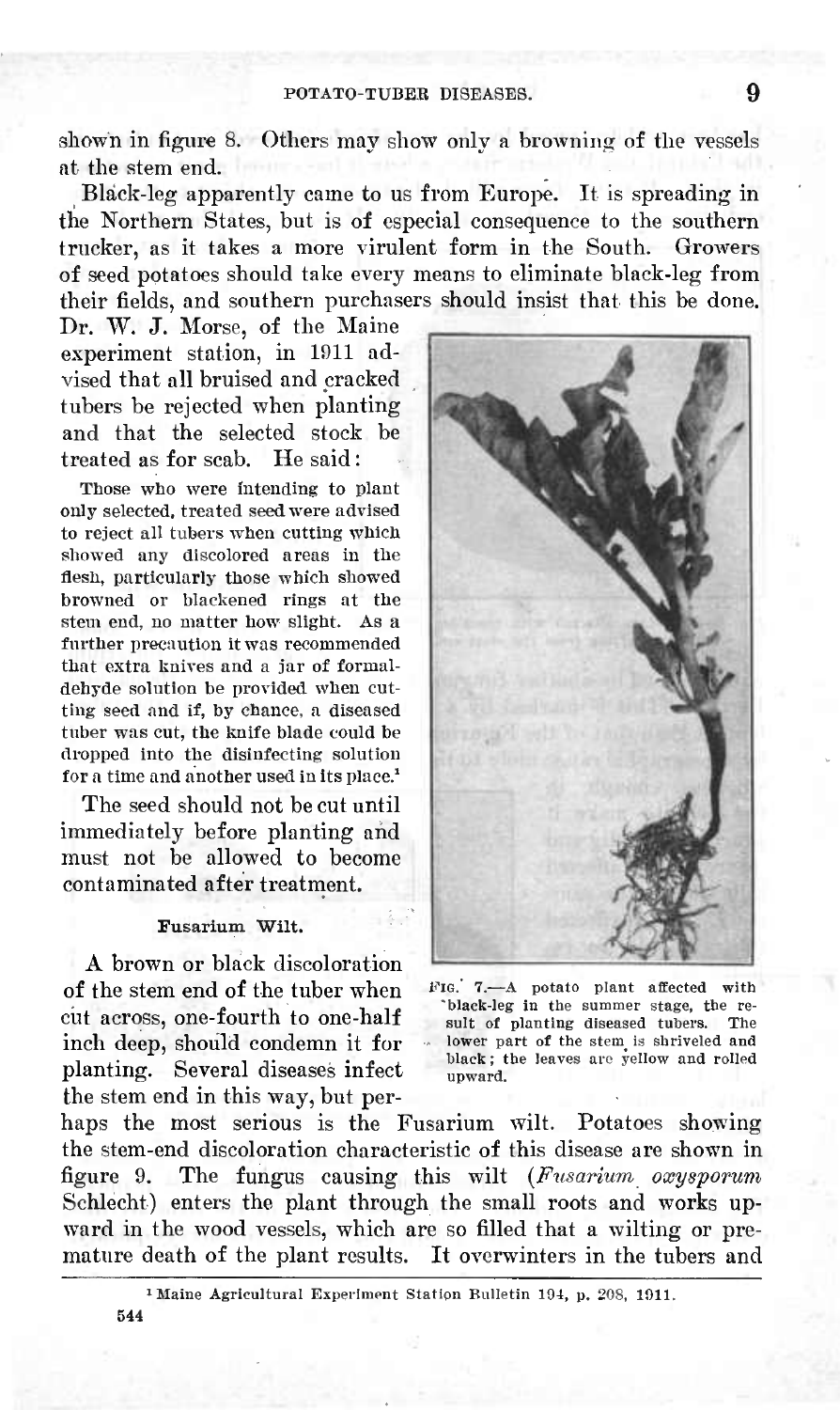has been widely spread by the use of infected-seed, particularfy in the Central and Western States, where it has caused great reductions in yield. Potatoes from wilted plants are more subject to the stemend dry-rot mentioned on page 12. It is advised that no lot of



potatces be planted any<br>material number of number of which show a deep brown or black discoloration at the stem end. Cases may be cited where such seed gave a satisfactory yield, but the land was thereby infected and in the end will become un-<br>productive from this productive cause.

**Verticillium Wilt.**

FIG. 8.—A potato affected with black-leg, showing decay starting from the stem end.

A wilt disease somewhat similar to Fusarium

wilt is caused by another fungus *{Verticillivm alhoatrum* Reink. and Berth.). This is marked by a stem-end discoloration of the tuber blacker than that of the Fusarium wilt, by a more rapid wilting, and by a geographic range more to the north. The wilted plants are con-

spicuous enough in the field to make it practicable to dig and destroy the affected hills during the sum-<br>mer. All affected mer. All affected tubers should be rejected for planting.

## **Bacterial Wilt.**

In the South Atlantic States from Florida to Maryland



PIG. 9.—Potatoes affected with Fusarium wilt, showing stem-end discoloration of the yascular ring.

a bacterial wilt is not infrequent. This parasite *{Bacterium solanacearum* Erw. Sm.) also attacks tomatoes, eggplants, and peppers. The foliage wilts suddenly. The wood vessels of the stem are discolored, and the potato shows a dark ring and usually decays quickly. **544**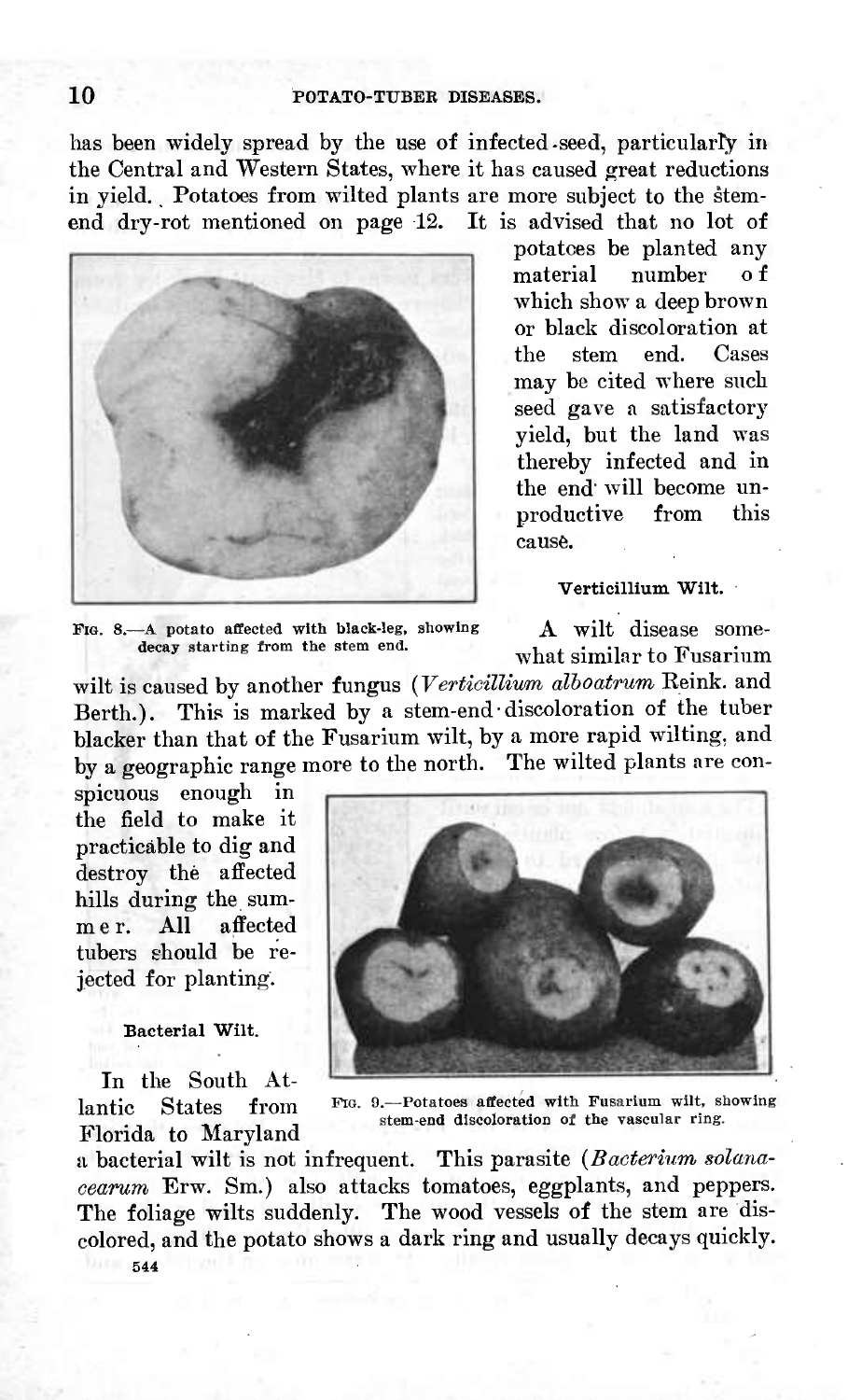(Fig. 10.) When this disease occurs in the fall crop the product should not be used for planting purposes. No other practical method o¥ control has been worked out. Since nearly all the southern crop is grown from seed obtained from northern sources, where bacterial wilt does not occur, the disease is not often a serious factor in commercial potato production.

#### **TUBER BOTS.**

#### **Late-Blight Dry-Bot.**

One of the most destructive diseases in the New England and North-Central States is the late-blight, due to a fungus *{Phytophthora infestans* De By.) which destroys the foliage in seasons of cool,

moist weather. This is followed by a rot, marked by sunken, dark spots on the tuber (fig. 11) and by a brown discoloration of the flesh extending in from the outside (fig. 12). Under storage conditions this is typically a dry-rot, but in the field it more frequently becomes a soft rot, because other organisms follow the late-blight fungus.

Affected potatoes should be discarded in planting, because they generally fail to germinate. This disease is a common cause of broken standsin potato fields. Late-blight is preventable by thorough spraying during summer and fall with Bordeaux mixture. This spraying should be especially well done on fields intended for seed purposes, for the potatoes become infected with dry-rot by spores from the blighting foliage at or before the harvest. This infection is often



FIG. 10.-Potatoes affected with bacterlal wilt, showing wilting of stem and leaves and browning of tubers.

not apparent when the potatoes are put in storage, but it develops during the winter unless the temperature of the cellar is kept just above the freezing point. Cool storage is consequently a vital factor in the preservation of seed potatoes in seasons when late-blight is prevalent. The disease may develop on potatoes shipped south in the fall for seed purposes, unless the best of storage conditions are provided.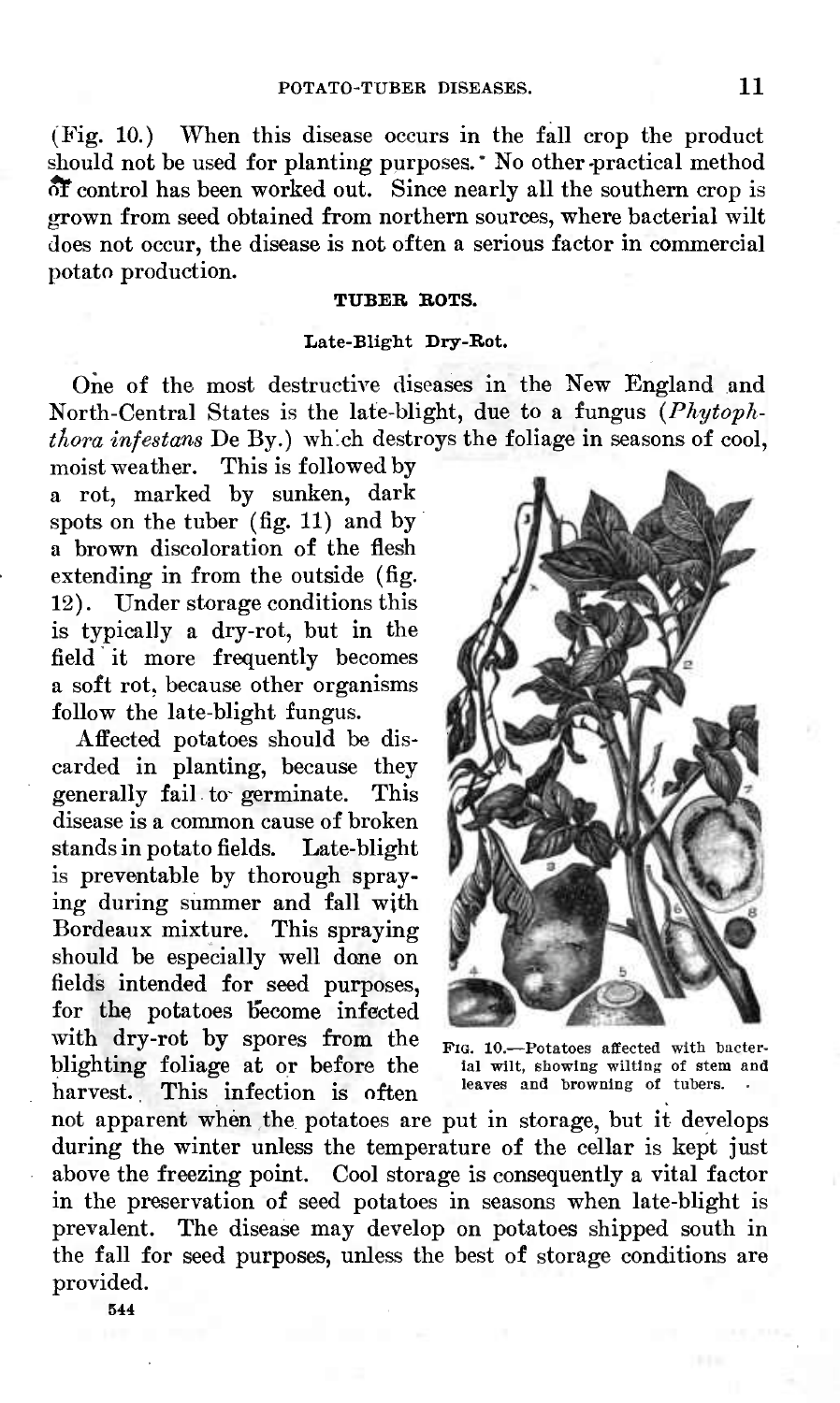The presence of late-blight dry-rot on the potatoes planted is thought to promote the early appearance of the foliage blight the



FIG. 11.—A potato affected with dry-rot following late-blight. External view.

serious of these is one most prevalent in the Western States, called the powdery dry-rot *(Fusarium trichothecioides* Wr.), illustrated in

figure 13. While this is primarily a wound parasite, it often spreads very rapidly in potatoes in transit to market or stored under unfavorable conditions. It does not attack the growing plant to any extent, but if partly affected potatoes are planted, the fungus lives through the summer and attacks the next crop after it goes into storage. For this reason all potatoes showing any signs of decay should be rejected for planting. The crop should be stored at a low temperature immediately after digging, before any heating can take place. The greatest care next summer, provided the *cool,* moist weather required for its development occurs. The disease is thus carried to the South Atlantic trucking districts and develops as leaf-blight during the spring, whereas in the North it prevails in late summer.

#### Powdery Dry-Bot.

Outside of the regions where the late-blight occurs, storage rot of potatoes is caused principally by three or four species of Fusarium which attack the potato through wounds or follow the wilt fungus. The most



FIG. 12.-A potato affected with late-blight dry-rot. Cross section.

should be taken to avoid bruising the potatoes in digging and handling. Storage cellars should be well cleaned and disinfected.

Forms of external dry-rot, caused by other fungi closely related to the foregoing, are not infrequent on injured tubers wherever 544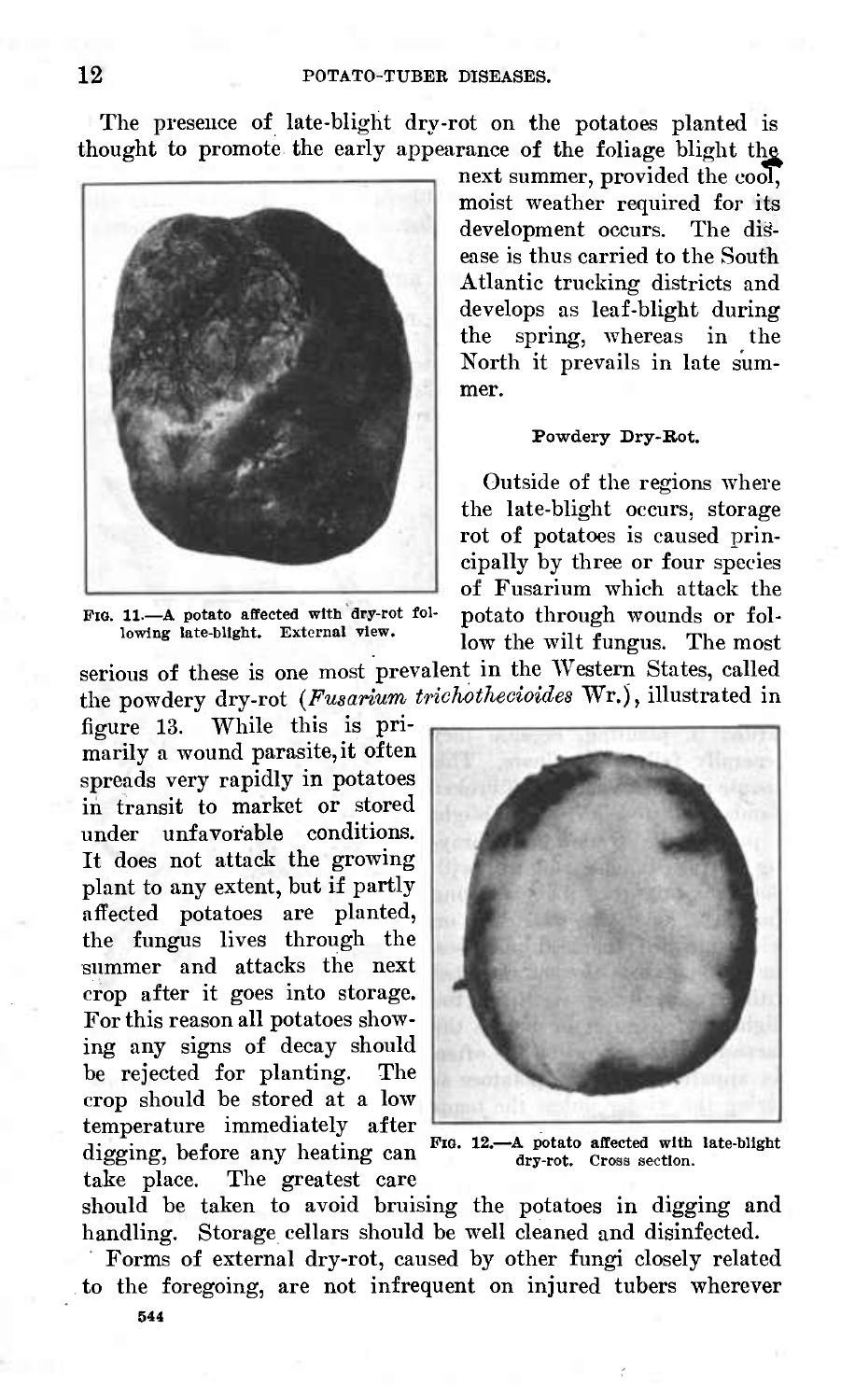potatoes are grown. Care in handling and the rejection of partly decayed potatoes for planting are the best preventive measures.

### OTHER TUBER DIS-EASES.

#### Internal Brown-Spot.

When dry, brown spots are scattered through the flesh of the potato and are not restricted to the vascular ring, we have a disease known as internal brown-spot. (Fig. 14.) This is not a parasitic trouble, for the spots consist of dead cells free from bacteria or fungi. Internal brownspot is associated with



FIG. 13.- A potato affected with powdery dry-rot. Section through a diseased tuber.

dry soils or lack of water at some period during the growth of the tuber and is worse on some varieties than on others. It may indicate that the variety is not adapted to the soil. This disease is not



**PIG.** 14 —A potato affected with Internal brown-spot.

carried in the seed. Its occurrence depends upoh soil and climatic conditions. The question has, however, never been settled whether affected seed will produce as large a crop as healthy seed, and many would reject such potatoes on general principles.

#### **Eelworm.**

In the Western States and to some extent in the South the eelworm, or root-knot nematode *{Heterodera rad*icicola. (Greef) Mül.), must be reckoned with as a factor in potato culture. This trouble is due to a minute worm which attacks the tubers, causing a knotty and irregular ap-

pearance. (Fig. 15.) When cut into, such potatoes show a line of glistening spots just beneath the skin. (Fig. 16.) All such pota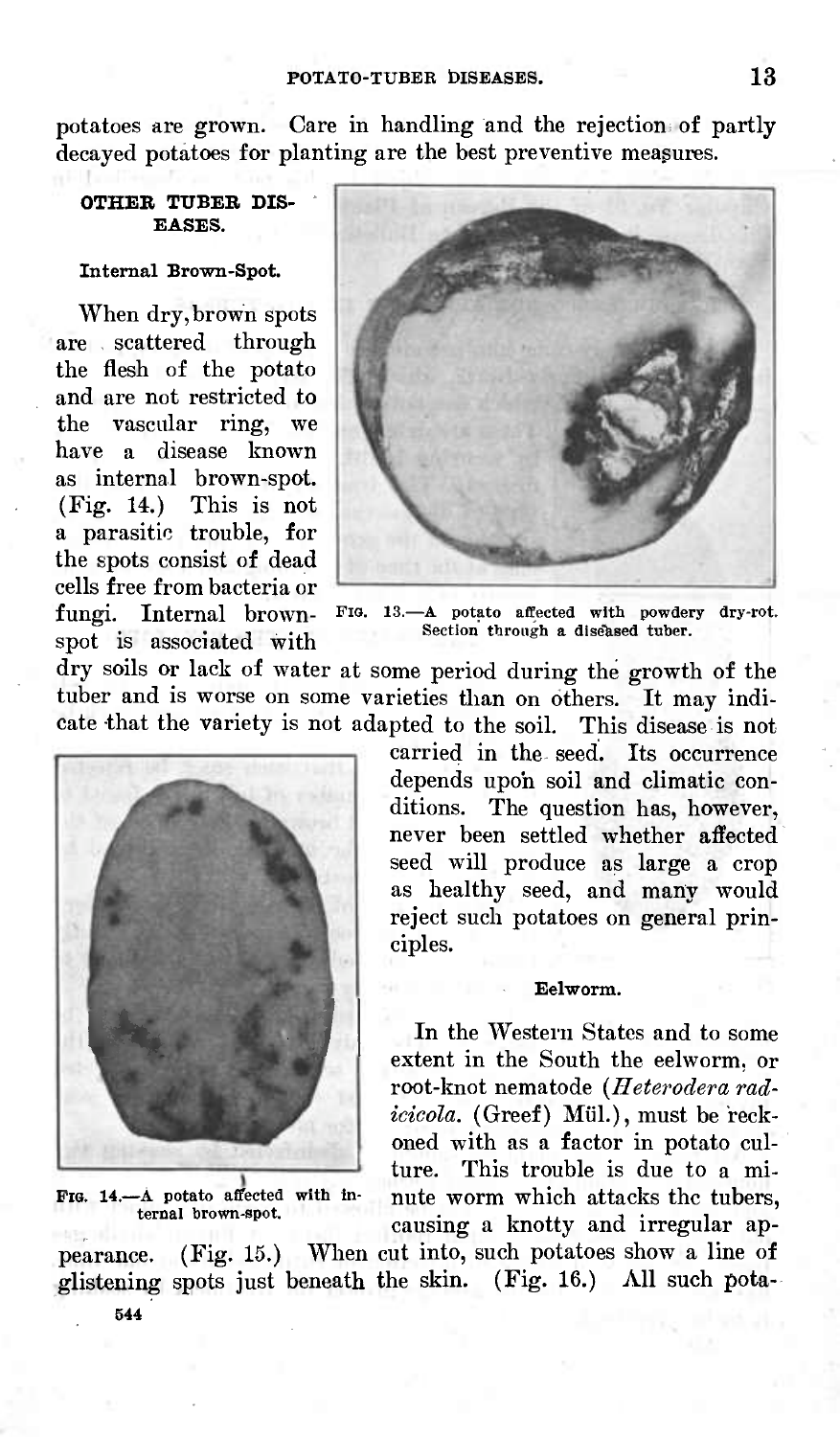toes are unfit for planting and constitute a serious danger, in that they may carry the pest from one farm to another. Infested soils must be rotated in crops not subject to this pest, as described in Circular No. 91 of the Bureau of Plant Industry. The control of this disease is further treated in Bulletin No. 217 of the Bureau of Plant Industry.

## **DISEASES NOT APPARENT IN THE TUBERS.**

There has lately come into prominence a group of diseases, including leaf-roll and curly-dwarf, which are carried in the tubers but



FIG. 15.—A potato affected with eelworms, showing the irregular, knotted appearance of the outside of the tuber.

which can not be detected by tuber inspection. These are dangerous troubles, combatable only by securing healthy seed stock from another district. The freedom of a stock from this type of disease can be determined only by inspection of the growing crop, preferably twice, once at the time of blooming and a second time shortly before the harvest.

## THE CHOICE OF SEED POTATOES.

Summarizing the suggestions in the preceding discussion it is urged that all seed stock be carefully inspected before purchase or use for planting and that such stock be rejected if any material number of tubers are found to have the stem-end browning, indicative of the wilt diseases or the internal decay caused by the black-leg parasite.

Dry-rot, either of the late-blight or powdery type, unfits potatoes for planting, and badly bruised or wounded potatoes are also likely to give unsatisfactory results.

Eelworm-infested potatoes should never be planted. The only means of restricting the spread of silver scurf is to reject affected

potatoes. Any suspected cases of wart disease or powdery scab should be sent to a competent authority for identification.

All potatoes for planting should be disinfected by soaking two hours in a solution of <sup>1</sup> pint of formaldehyde to 30 gallons of water, and after treatment should not be allowed to come in contact with old sacks or barrels that might reinfect them. A formaldehyde-gas treatment, adapted to the disinfection of entire cellars at one time, has been tried, but for the average grower the treatment by soaking is to be preferred.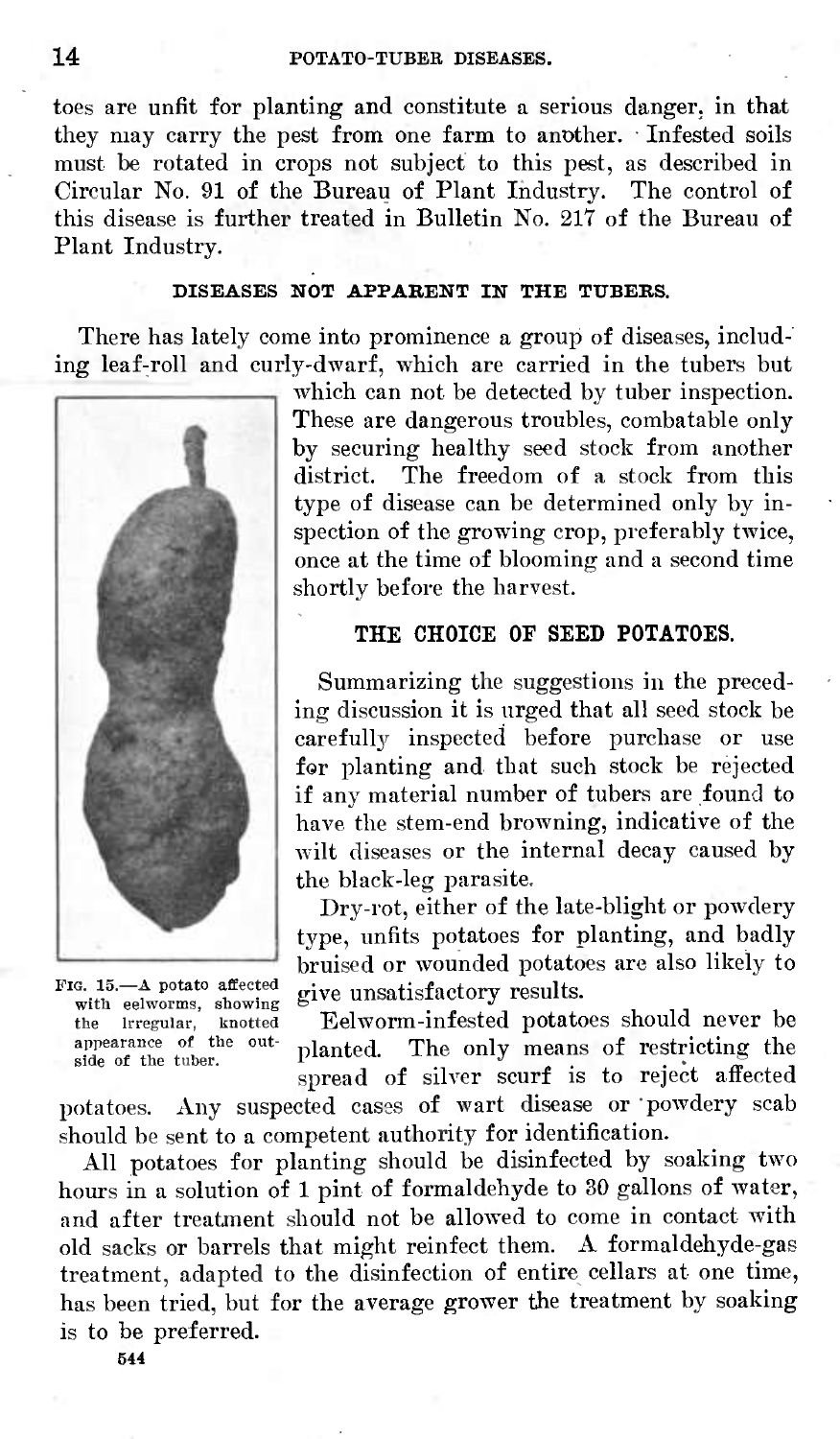#### POTATO-TUBER DISEASES. 15

Finally, the purchaser of seed should insist on being supplied with high-grade stock, to the end that the producer will be forced to control preventable diseases where the seed stock originates.

# **WHAT FORM OF LEGAL REGULATION OF THE SEED TRADE IS BEST?**

With the increased losses from potato diseases and the growing realization of the danger in diseased seed stock there have been several plans suggested for the improvement of conditions through legal enactments involving inspection, treatment, or the prohibition

of the shipment of diseased stock. However desirable these may be in theory, their application to actual trade conditions is full of difficulty, and unwise or impracticable restrictions might involve both shipper and purchaser in expense or loss disproportionate to the advantage gained. The vast quantity of potatoes used for planting makes official inspection costly and treatihent still more so. The short period of digging in the North compels the greatest haste in all farm operations on account of the imminent danger of freezing weather. It must further be recognized that many of the potato diseases are not familiar to the growers and dealers and might be overlooked in their incipient stages. The most easily detected disease—the scab—does not destroy the value of potatoes for seed if disinfection be practiced.

*Via.* 16.—Longitudinal section of a potato affected with eelworms.

One form of regulation suggested

provides for a State or local quarantine against all potatoes not treated with formaldehyde at the point of origin: This is hardly feasible in commercial practice for the reasons already cited and because black-leg, wilt, and other troubles are not reached by the treatment, while reinfection by the scab might occur in the cars, ships, or warehouses during shipment.

The evidence shows that healthy potatoes can best be secured by growing healthy potatoes, and not by inspecting, fumigating, or quarantining diseased stock. The progressive seed grower can eliminate or control nine-tenths of the diseases described in this bulletin,

544